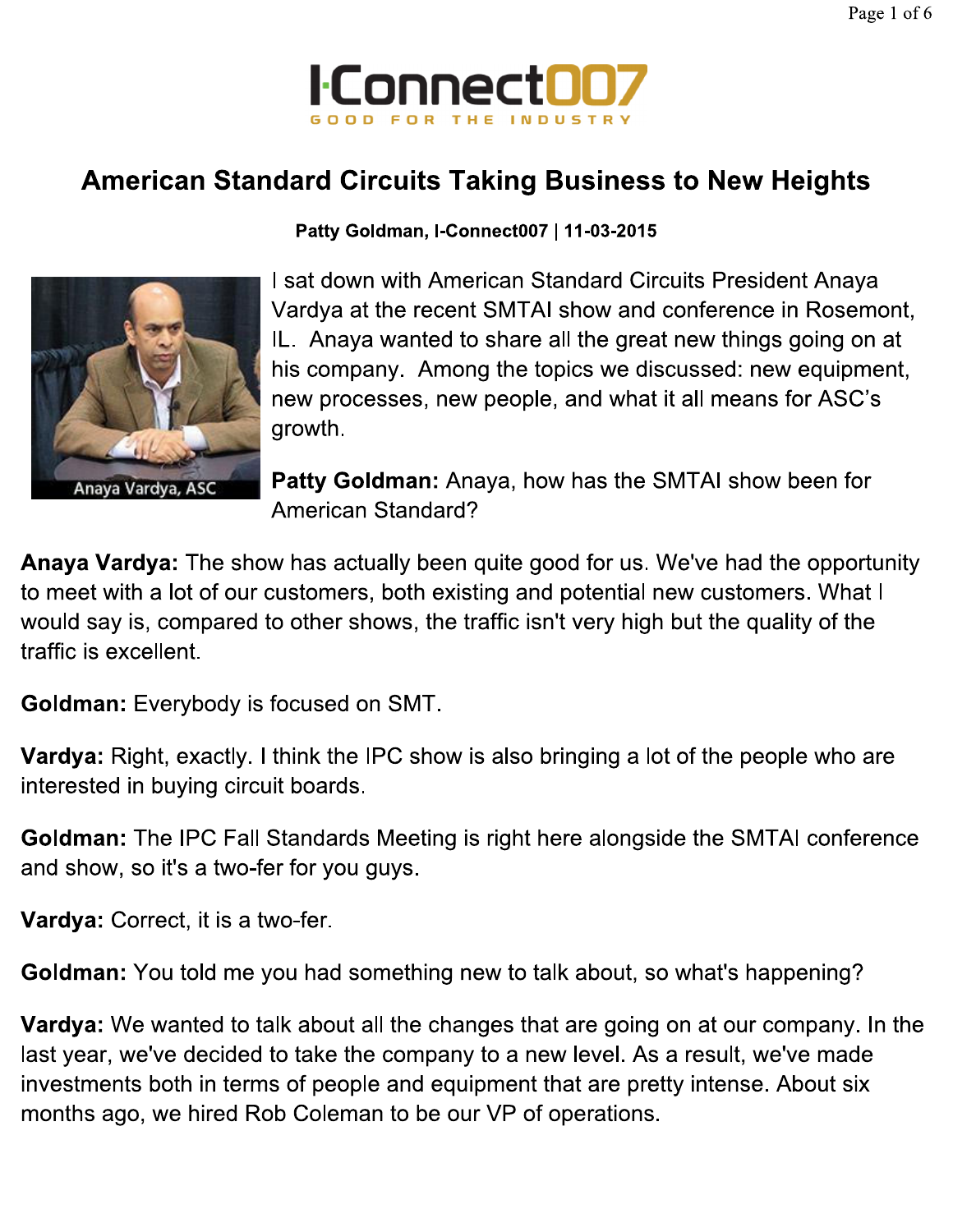In addition, most recently, we've reorganized our existing staff and actually increased our management in the quality organization. Our new director of quality is Jim Zeman. Jim has about 25 years in the circuit board industry; he's been an American Standard for about eight years, and he's got about 20 years of quality management experience.

Part of what we're doing as a company is not only are we adding capital and people, but we're also adding quality certifications and upgrading our processes in general.

**Goldman:** What kind of quality certifications?

Vardya: Currently, we're ISO 9001:2008 certified, and we're also MIL-PRF-31032 certified. What we're working on is getting our aerospace AS9100C certification. We expect to get it sometime early next year, and then we would ultimately follow that up with NADCAP certification. We are also working on adding product lines to our MIL-PRF-31032 certification.

Goldman: Okay, and so then you're going after the Mil/Aero market, shall we say?

**Vardya:** Today, mil/aerospace is about 30% of our business, yes, but as we're growing the company, we're growing all the various market segments that we're in today—and mil/aero is certainly one of those segments. I think a lot of companies are requiring people to be AS9100C certified to get into newer accounts.

Goldman: If you're going after some other market, having that certification is pretty impressive.

Vardya: Right, exactly.

**Goldman:** You go for the hardest one and everything else follows. Do you get into the medical industry very much?

Vardya: Actually, that's another interesting question, because that is a good growth segment for us right now. One of the product mixes and market segments that's growing for us is rigid-flex, and we're doing a lot of the rigid-flex for the medical industry.

The applications are very interesting. We make a flex circuit that actually goes into a pressure monitor for blowing up stents. During angioplasty, they put in a balloon and have to inflate it with a pump that has a digital calibration, and they actually use one of our flex circuits in there.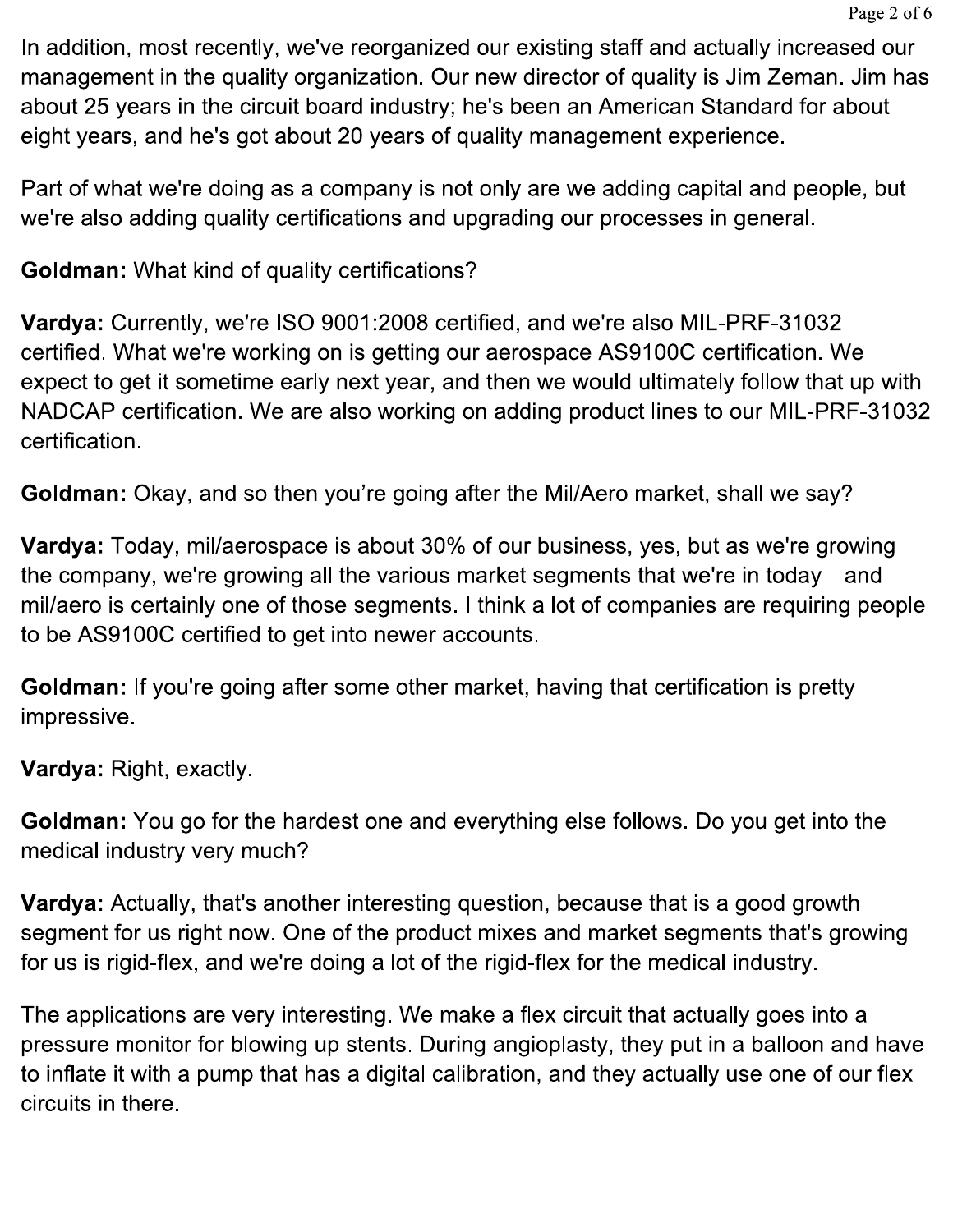Another application that we were in is blood analyzers, so we're actually in pieces of equipment that are going to end up being pretty high-volume, FDA-approved pieces of equipment for analyzing blood.



**Goldman:** And then there's the automotive industry for new applications. That seems to be a big area also.

Vardya: We're probably one of the larger players in North America in terms of being in the automotive market. About 30% of our business today is in the automotive market segment, and we are working on continuing to grow that. We're working on some of the newer applications at 77 GHz. Currently, the circuit boards we make are at about 24 GHz.

Goldman: The markets that I see that seem to have all the new apps are medical, automotive,

and mil/aero. The applications in those areas seem to be almost exploding.

Vardya: Right, and to be honest with you, those three are part of what we're targeting right now, but in addition to that, we are also targeting the LED market space, where see a lot of growth; again, the board technology might be a little bit simpler, but there's a lot of volume there. We make the boards for the control systems, for the actual lights, and for the driver board, so there are a number of different kinds of boards that get in there.

Goldman: Your headquarters is right here in Chicago, but do you expand beyond North America?

Vardya: We have only one facility in North America, and that's in West Chicago, Illinois, and then we also have partnerships in Asia. We do work with a number of different Asian board shops. I would tell you that today, maybe 10% or less of our business is actually procured from Asia, but we're also working on growing that part of our market segment.

Goldman: So most of what you do is actually produce here in North America, is that what you're saying?

Vardya: Yes, it is.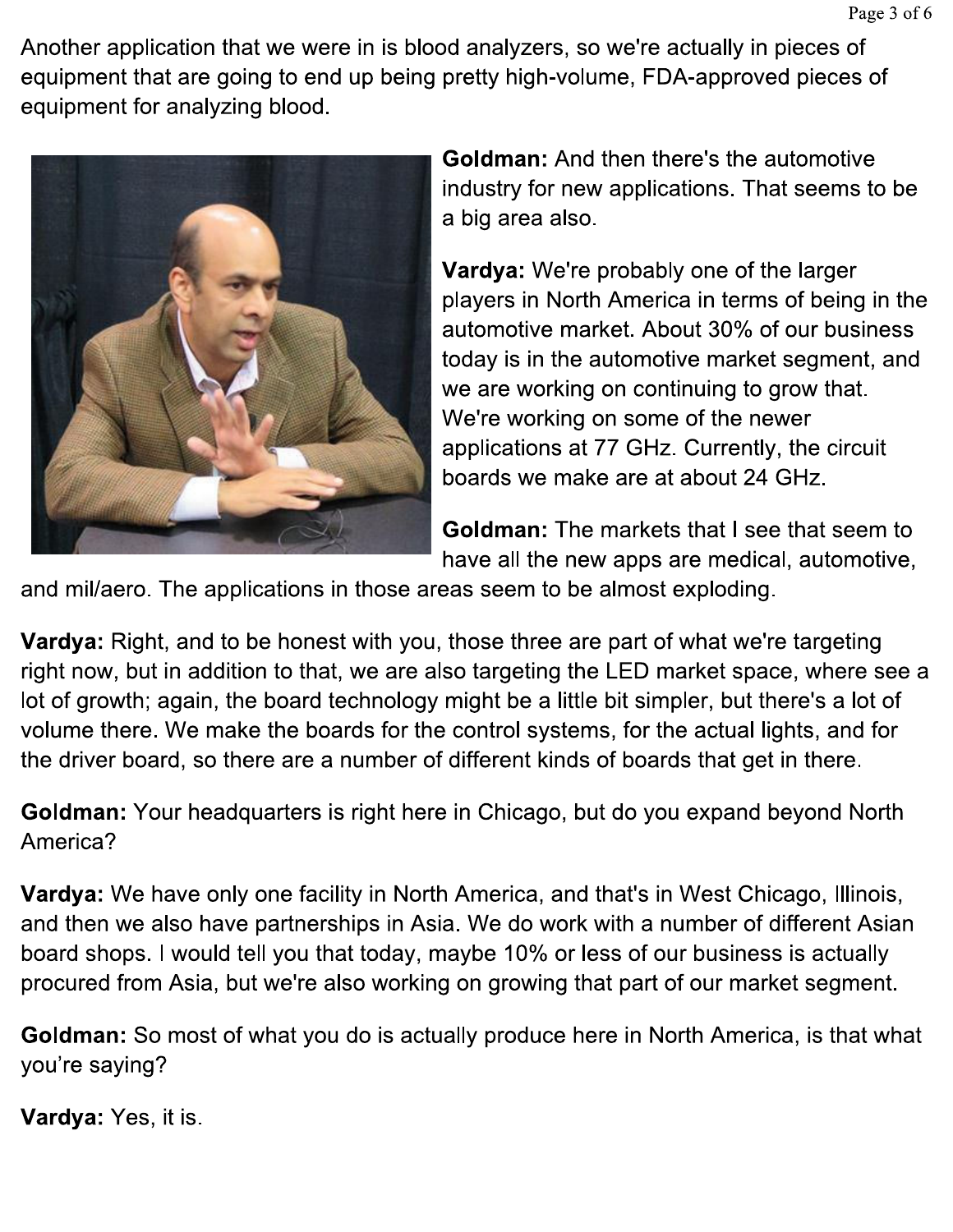**Goldman:** That's great. Is that something your customers require, that their PCBs are made in the USA?

Vardya: Some of them do. Obviously, a percentage of our business is ITAR, but a percentage of the balance of the business is just a matter of selling them on what the advantages are of doing it onshore, also the fact that they're quick turns. Some of them are worried about their intellectual property and they don't want to send the boards to China. We have a whole variety of customers that choose to do business in North America for a number of reasons.

Goldman: You help them out. What else would you like to talk about?

Vardya: I'd like to talk about a couple of things that we've done and that we're doing differently. For example, in our engineering organization, we're working to become a lot more automated. Earlier this year we implemented a package called Insight, by Orbotech. It helps us in the quotations stage where we're able to analyze our customers' raw data and make decisions on whether there's going to be any issues with building the board, things like that.

If there are, we'll get back to the customers. If not, it also helps us say, "Okay, you know what? This is a more difficult board to build. Here are some of the issues, and these are some of the extra steps we're going to have to take."

**Goldman:** You work with your customers very closely.

Vardya: Yes, we do. In addition, we are also in the process of implementing the Orbotech InPlan system, which has two parts to it. One of them is a much more automated stackup generator than the ones that we are using today. If you have controlled impedance, or if you have a number of different limitations on your stackup for a particular job, it's able to figure out all the different permutations and combinations of stackups that would meet the requirements. Then it gives you the opportunity to choose which one you want to do. In just a short time, we are able to see that it's doing a much better job than the manual process that we have been going through so far.

Goldman: And faster, I'm sure.

Vardya: Faster, of course. Then, the other part of it is actually getting to rules-based travelers. That's one of the things that we're going to be working on for the balance of the year.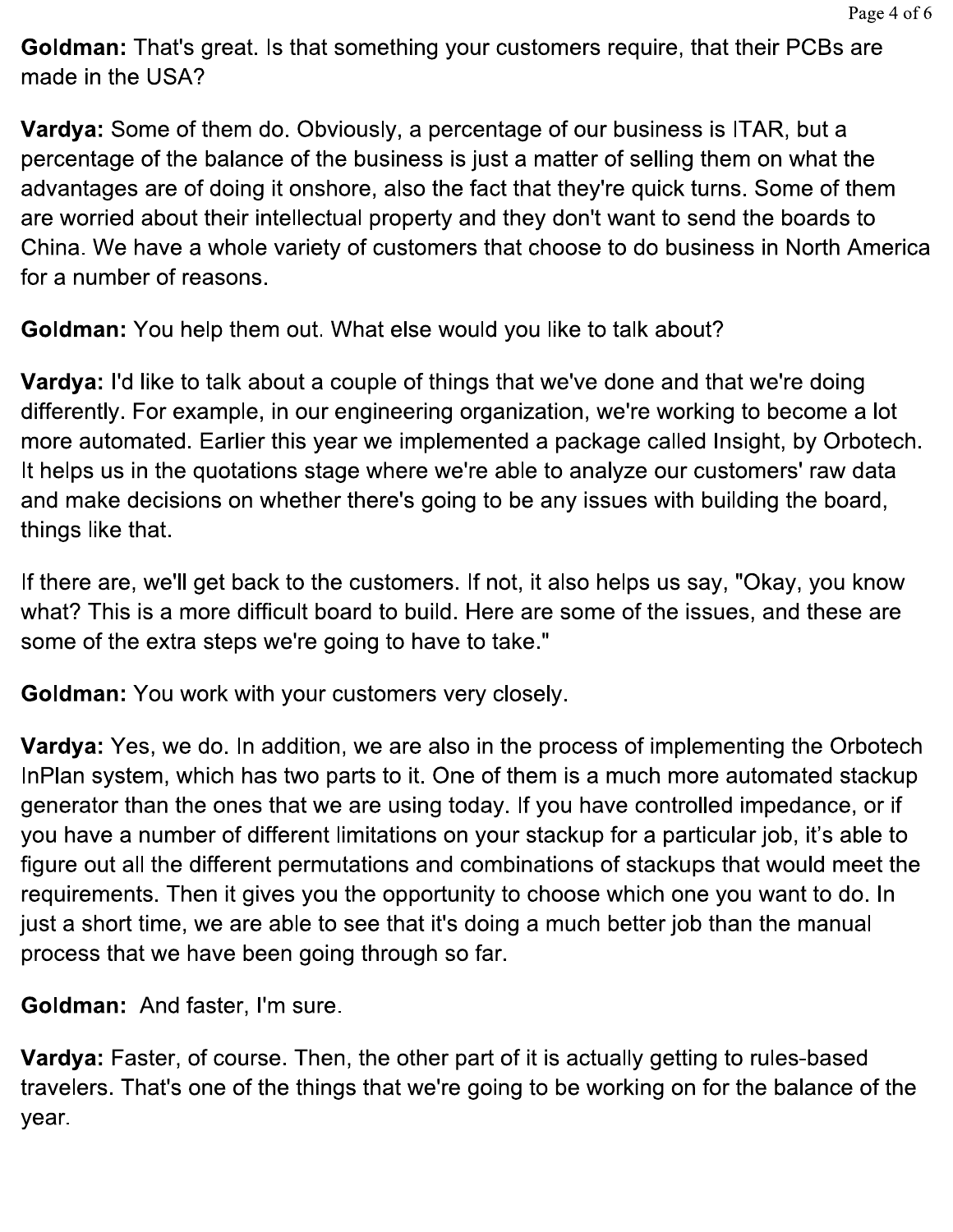Basically, you look at the Gerber file, you look at what the copper rate requirements are, you look at all the different parameters, and then based on that, our traveler gets generated automatically, versus our process today, which is a lot more manual. All the correct information is there which makes for less errors, plus it is faster, and has better quality.

**Goldman: That's really great.** 

Vardya: The other thing that we've also recently implemented is a software package called TrueChem to control all our lab chemistries. We now have a dashboard that anybody can go to. They can know exactly where we are on our analyses, if we're falling a little behind, or if somebody hasn't made the adds.

All of that information is very visible, and we're also able to control chart all of our chemistries now, so we've seen much better control of our processes. We've also seen, whenever we have any kind of a technical issue, or a scrap issue, they're quickly able to go back to what tanks in the process may have a problem and look at what state of affairs the chemistries were in. We've got better traceability.

**Goldman:** That's the byword for many of your customers, too, I'm sure. They all want traceability.

Vardya: Correct. We've also made some pretty significant investments in terms of capital equipment. Earlier this year, we had a bought an AccuScore machine to improve our scoring capabilities. Recently, we've also invested in what I would call a high aspect ratio hole cleaner. It cleans up the debris that's inside the holes after drilling. It's very high pressure, it's meant for high aspect ratios, and it's a custom-designed machine where we're working with someone to do that. It's a combination wet and dry process; it's a blowoff, and followed by a very high pressure rinse.

We've upgraded our inkjet printer to the latest Orbotech Sprint 120. We've also invested in a Pluritec X-ray drill machine. We already have X-ray drill capability, but this is adding capacity, and also getting us the latest in drilling technology. Our current X-ray is dated, so it's only so good. This has much better capabilities, especially for the higher layer counts, and the mixed materials that we're pursuing.

Then, our largest investment this year has been an Orbotech LDI machine that actually just came into our facility today. It's been a very busy year for us at American Standard.